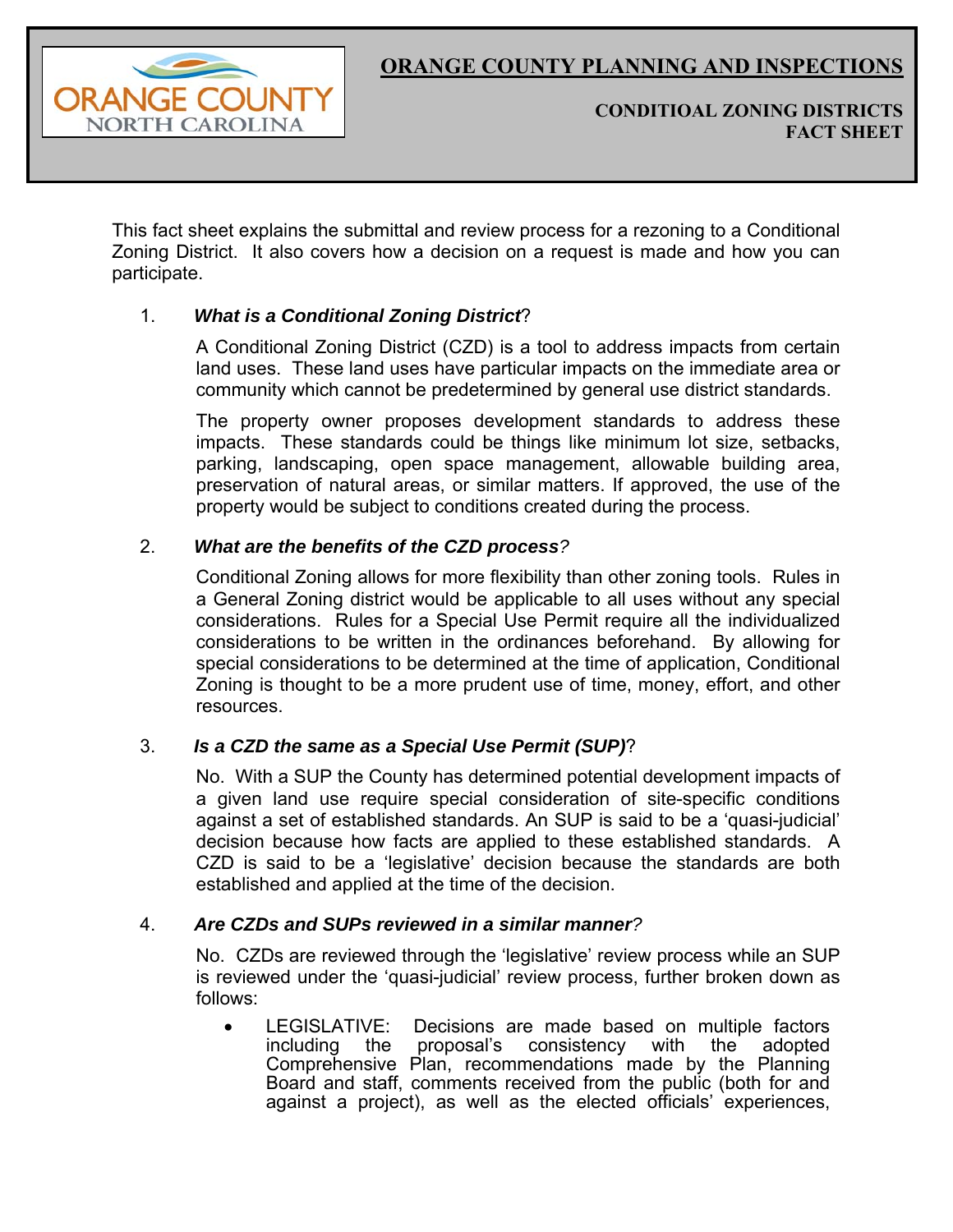opinions and judgment.

This is the most common review process employed by the County and is used to review multiple development proposals (i.e. zoning atlas amendments, amendments to the UDO, review/action on subdivision proposals, etc.).

 QUASI-JUDICIAL: Typically used to review land use development applications, commonly called a Special Use.

In this process, the board responsible for rendering a decision acts much like a panel of judges, hearing factual evidence and sworn testimony.

Decisions on whether a permit request must be issued or not are based on the competent, substantial, and material evidence presented by all sworn parties with standing.

#### 5. *How are CZD applications reviewed*?

Review of a CZD application occurs in multiple steps as outlined in the UDO summarized as follows:

- An application for a zoning atlas amendment is submitted;
- The proposal is reviewed by the County's Development Advisory Committee (DAC), which is essentially a staff review across multiple Departments (i.e. Building Inspections, Environmental Health, Emergency Services, Erosion Control/Stormwater, Solid Waste, etc.) and includes many technical advisors from external agencies such as the NC Department of Transportation;
- The next step is the scheduling and holding of a Neighborhood Information Meeting (NIM), which is an opportunity for the developer to discuss their proposal with the local community and for County staff to review/discuss the review process;
- The proposal is then reviewed by the Planning Board, which is an advisory group of County residents.

The Board reviews the proposal, hears comments from the staff/applicant/general public, and makes a recommendation to the Board of County Commissioners (BOCC) for or against any proposal.

• The final step is with a public hearing before the BOCC. The public hearing allows the public to voice their opinions to the Commissioners. After the public hearing is closed, the BOCC then makes their decision.

This flow chart from the UDO helps illustrate: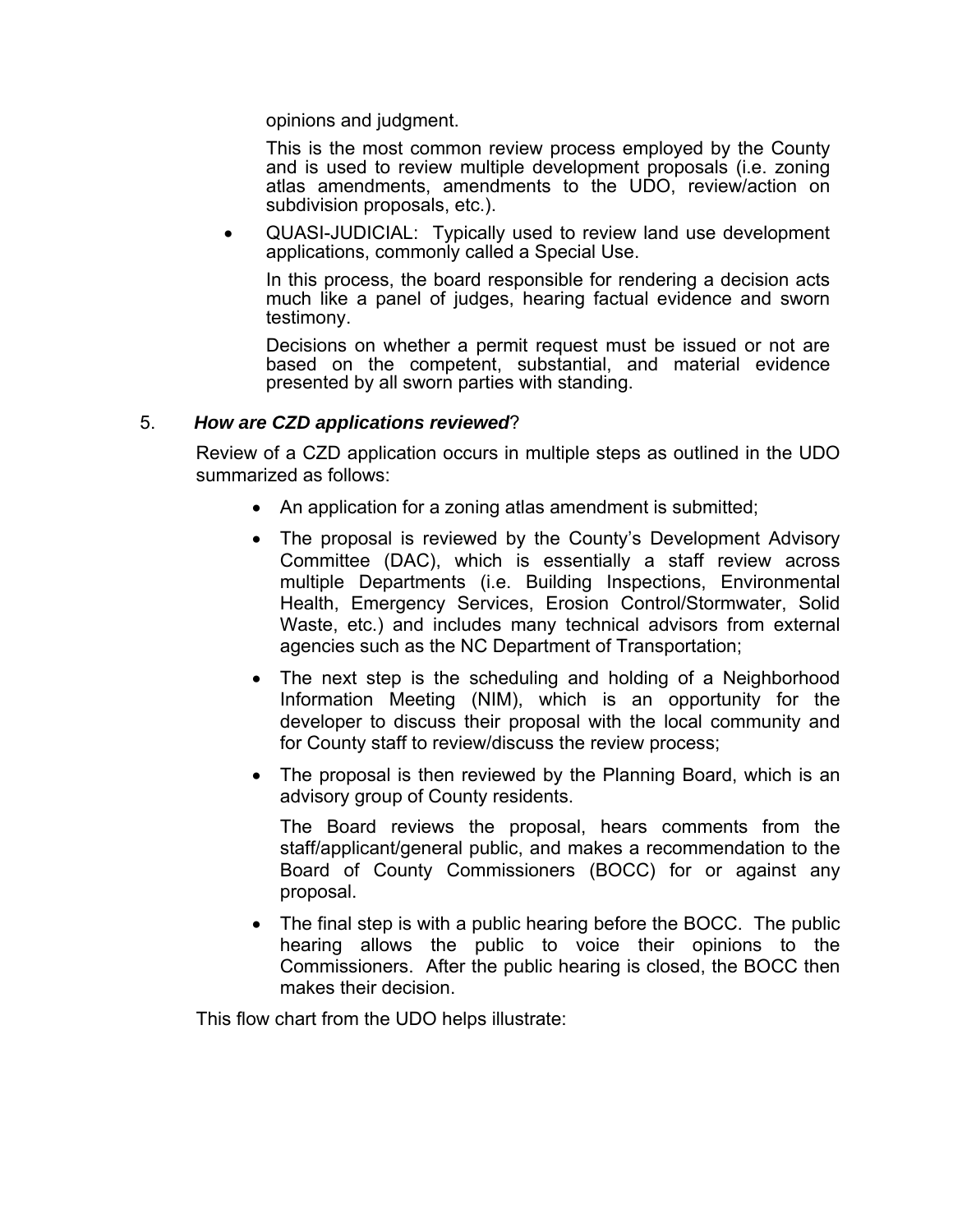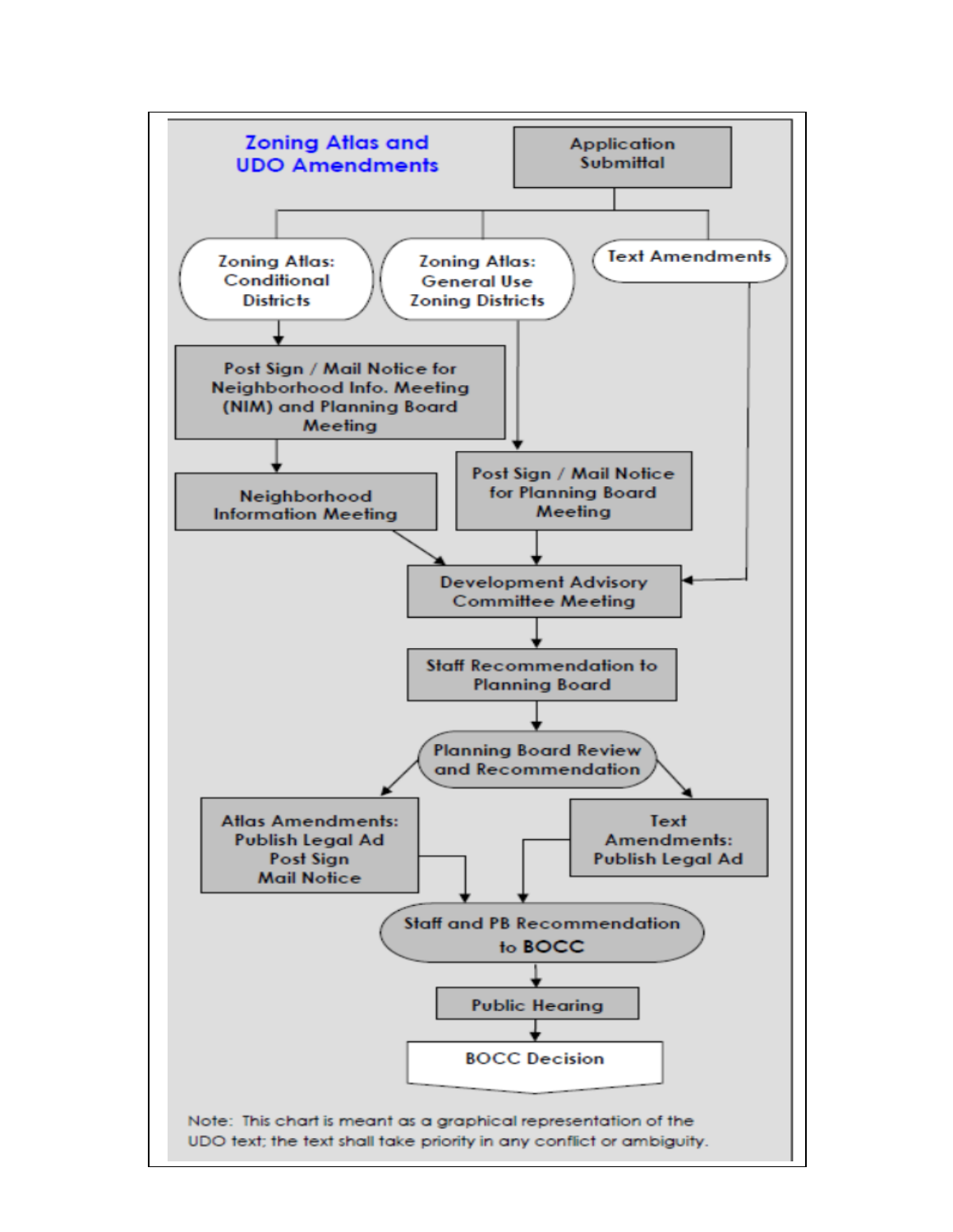## 6. *Are applicants required to submit site specific development plans for a CZD?*

Either a site specific development plan or a concept plan will be required depending on the type of request.

Site specific development plans are meant to demonstrate how the project would comply with various requirements such as setbacks, impervious surface limits, parking lot design, landscaping, building area, and others. These types of plans are required for the following CZDs:

- Agricultural Support Enterprises (ASE-CZ);
- Home Park (HP-CZ); and
- NC Highway 57 Speedway Area Rural Economic Development Area (REDA-CZ-1).

Master Plan Development Conditional Zoning District (MPD-CZ) applications are not required to submit a site specific development plan. They are required to submit a concept plan.

# *7. Why are MPD-CZ applications not required to submit a site specific development plan?*

Per Section 3.8 *Conditional Districts – Master Plan Development (MPD-CZ)*  of the UDO, the purpose of the MPD-CZ District is to provide for:

*'….. unified large scale subdivisions, non-residential, and mixeduse developments that promote economical and efficient land use, improved level of amenities, appropriate and harmonious variety, creative design, and a better environment through the approval of a general concept Master Plan the permits defined flexibility to accommodate land use adjustments in response to evolving market trends.* 

To that end, MPD-CZ projects are intended to allow for flexibility in dimensional/development standards with the overall goal of ensuring compatibility with planning objectives, anticipated development patterns, existing infrastructure planning, and surrounding properties.

The master planning process allows applicants to either demonstrate compliance with applicable standards (i.e. setbacks, impervious surface limits, parking lot design, landscaping, building area, etc.) **or** provide 'design alternatives' that meet the intent and spirit of existing regulations.

Approval of an MPD-CZ, essentially, creates a new zoning district establishing mandatory development standards/criteria governing actual development activities. Through this process, the County has the opportunity to impose conditions on development activities to address potential impacts.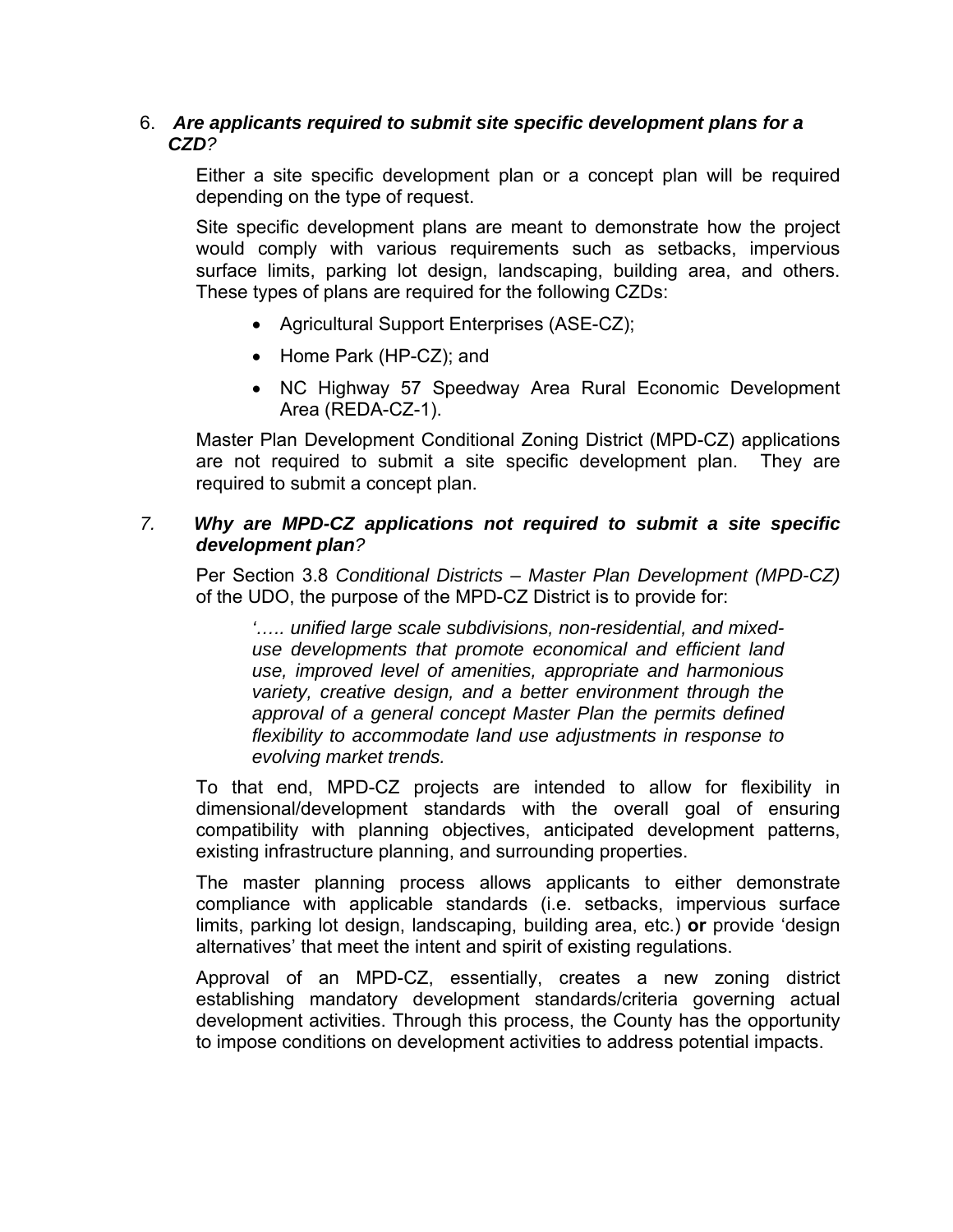# 8. *What else is required to be submitted as part of a CZD application*?

CZD requests are required to submit the following information:

- a. Completed application;
- b. A detailed description of the proposed use of property;
- c. A detailed traffic survey;
- d. Environmental Document(s);
- e. Landscape plan;
- f. A summary of utility services, including processing of wastewater;
- g. A schedule of construction of all elements of the proposal;
- h. Other information identified during the pre-application conference deemed essential to demonstrate the project's compliance with applicable regulations.

# 9. *Can the County impose conditions on a CZD?*

Yes. The County has the ability to impose conditions, however, these conditions must be mutually agreed upon by the County and applicant.

Further, conditions are limited to those addressing conformance of the development to applicable regulations and/or the adopted Comprehensive Plan/other relevant plans addressing:

- a. The compatibility of the proposed development with surrounding property;
- b. Proposed support facilities (i.e. roadways and access points, parking, pedestrian and vehicular circulation systems, screening and buffer areas, etc.); and/or
- c. Other matters the County may find appropriate or the petitioner may propose, but limited to items within the County's regulatory authority.

# 10. *How is development within an MPD-CZ district acted upon?*

Development within an MPD-CZ is permitted only through the review and approval of site plan application(s) in accordance within Section 2.5 of the UDO. This is so staff can verify all imposed conditions are adhered to.

## 11. *Will this site plan be reviewed/commented on by the Planning Board or elected officials?*

No. The site plan shall be reviewed and acted upon by staff administratively consistent with the provisions of the UDO.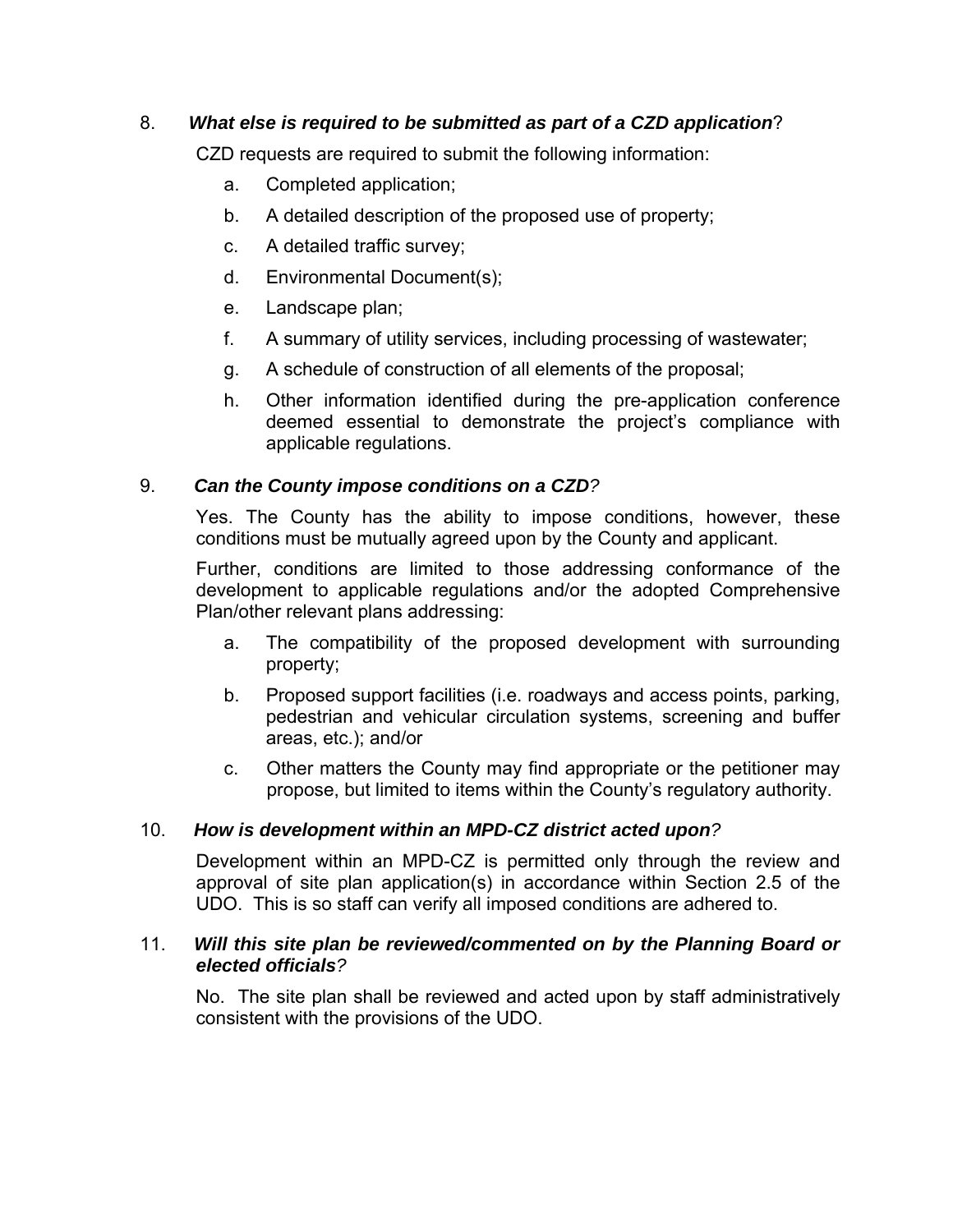## 12. *What are the benefits of the MPD-CZ process?*

The chief, primary, benefit is staff are able to review/process development of a parcel and/or multiple parcels under a uniform set of development criteria where there are shared opportunities for infrastructure development (i.e. parking areas, preservation of existing landscaping, outdoor lighting, signage, access management, stormwater management, etc.).

Under general zoning standards, parcels are typically developed independently with little to no opportunity for the County to compel coordination of development activities. Each parcel would have to have its own parking area, stormwater feature, landscape buffers, allowable building area (i.e. floor area ratio), individual outdoor lighting fixtures, etc. From staff's standpoint this translates to more development activity, more impervious surface area, and increased opportunities for internal/external impacts.

## **13.** *Who may speak or offer comment during the review of a CZD?*

Everyone.

Applicants and those individuals supporting, or opposed to, the application are encouraged to attend meetings where a CZD is discussed and offer comment(s).

The best time to speak directly to the applicant is at the NIM. The NIM is also a good opportunity to ask questions of staff related to the process for the review of the application.

The Planning Board is a good opportunity to learn more about the comments and recommendations from the advisory board and staff.

The public can offer their opinions and comments in written form to the BOCC at any time, but the public hearing is the best time to speak publicly in person.

## 14. *When would I learn about an application being submitted*?

There are various notification requirements associated with the review of a CZD application at various points along the process.

There is a listing of current projects at the Planning page of the County website. The complete application package is made available to the public on the County website once it has been formally accepted for review by staff.

Before the NIM, there will be notice posted at the site and mailed to those within 1,000 ft. of the property advertising the meeting. This is the same for the Planning Board and BOCC meetings where the application will be reviewed. BOCC meetings are also advertised in local newspapers.

Planning Board and BOCC meeting agendas are posted on-line so the general public can review materials associated with the review of a CZD. You can be put on a list to receive notices about all BOCC meetings through a request to the BOCC Clerk's office.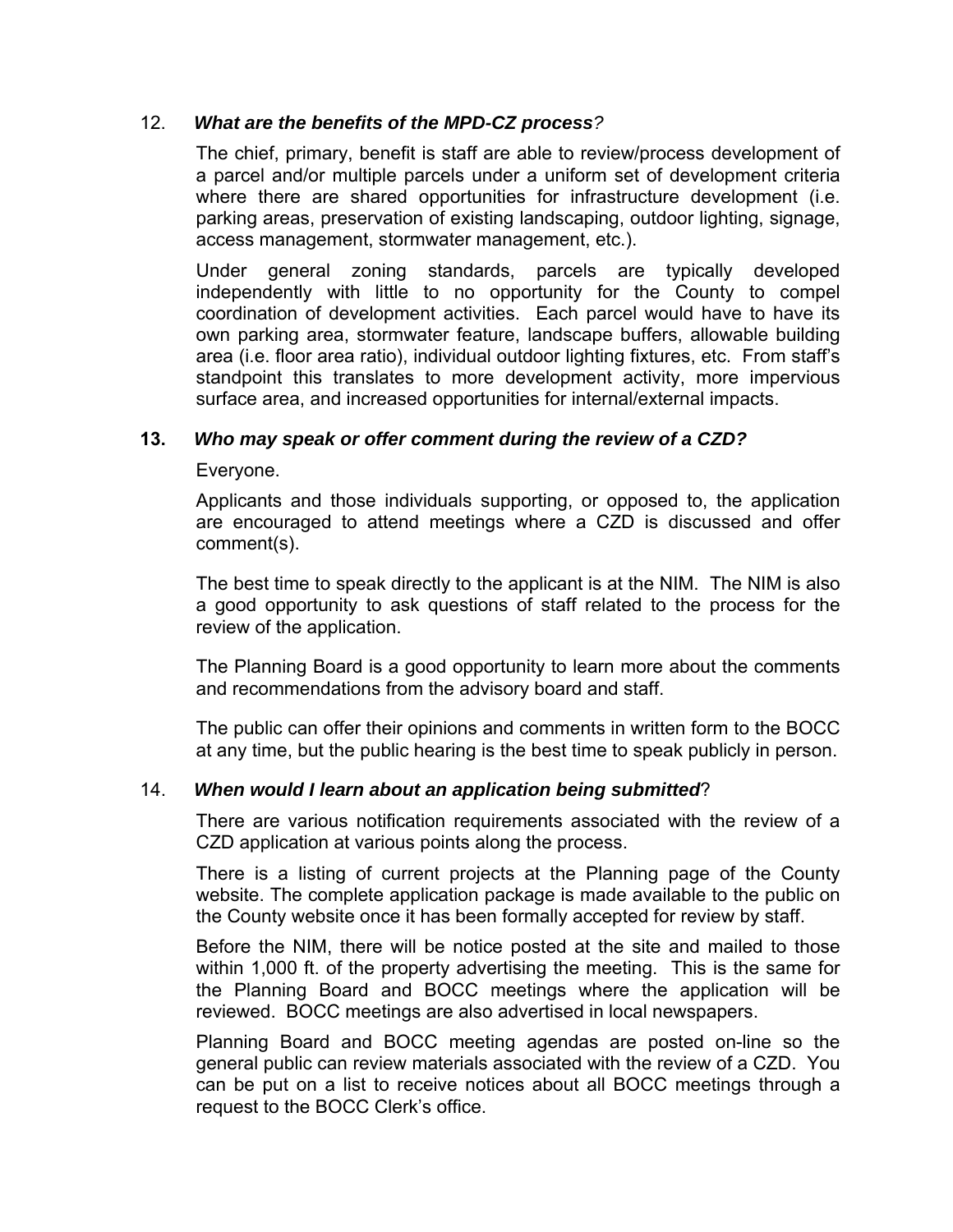Planning Board and BOCC are public meetings, which are open to public attendance. Only the BOCC public hearing includes a right to participate and that is limited (such as with the 3 minute time limit).

## 15. *What is the most effective way of engaging with the process*?

Planning staff are available to answer questions on a development proposal and/or to explain process requirements.

Attend the NIM to learn about the applicant's proposal and have an opportunity to ask questions and offer comments.

Attend the Planning Board meeting to learn about staff and Board recommendation(s).

Write to the BOCC or speak at the public hearing. At the public hearing you will be limited to 3 minutes, but there is no limit to emailed comments. If you share the opinion of others, try to join together and co-sign a single message. Try to be specific with particular proposals, recommendations or conditions.

#### 16. *Who do I contact with questions*?

- Questions about the application, procedural questions, or Planning Board meeting(s) should be directed to the Planning Department – **(919) 245-2575**;
- To receive email notices of BOCC agendas/meetings, go to the following webpage:

## http://www.orangecountync.gov/1561/Electronic-Newsletters

And select the link following "*Board of County Commissioners (Sunshine)*". Type in your email address and select **Sign In**. Next. click on the envelope icon in front of Board of County Commissioners (Sunshine) to receive email notifications.

 Questions on Planning Board agendas can also be addressed by the staff of the Planning Department. Planning Board agenda packets, as well as meeting minutes, are posted on the County website and can be accessed here:

https://www.orangecountync.gov/1194/Orange-County-Planning-Board-PB

#### 17. *What are the roles of staff, the Planning Board, and the elected officials in the review of a CZD?*

- $\bullet$  STAFF $\cdot$ 
	- $\triangleright$  Determine if the application is complete with applicable submittal requirements (Section(s) 2.8 and 2.9.2 of the UDO);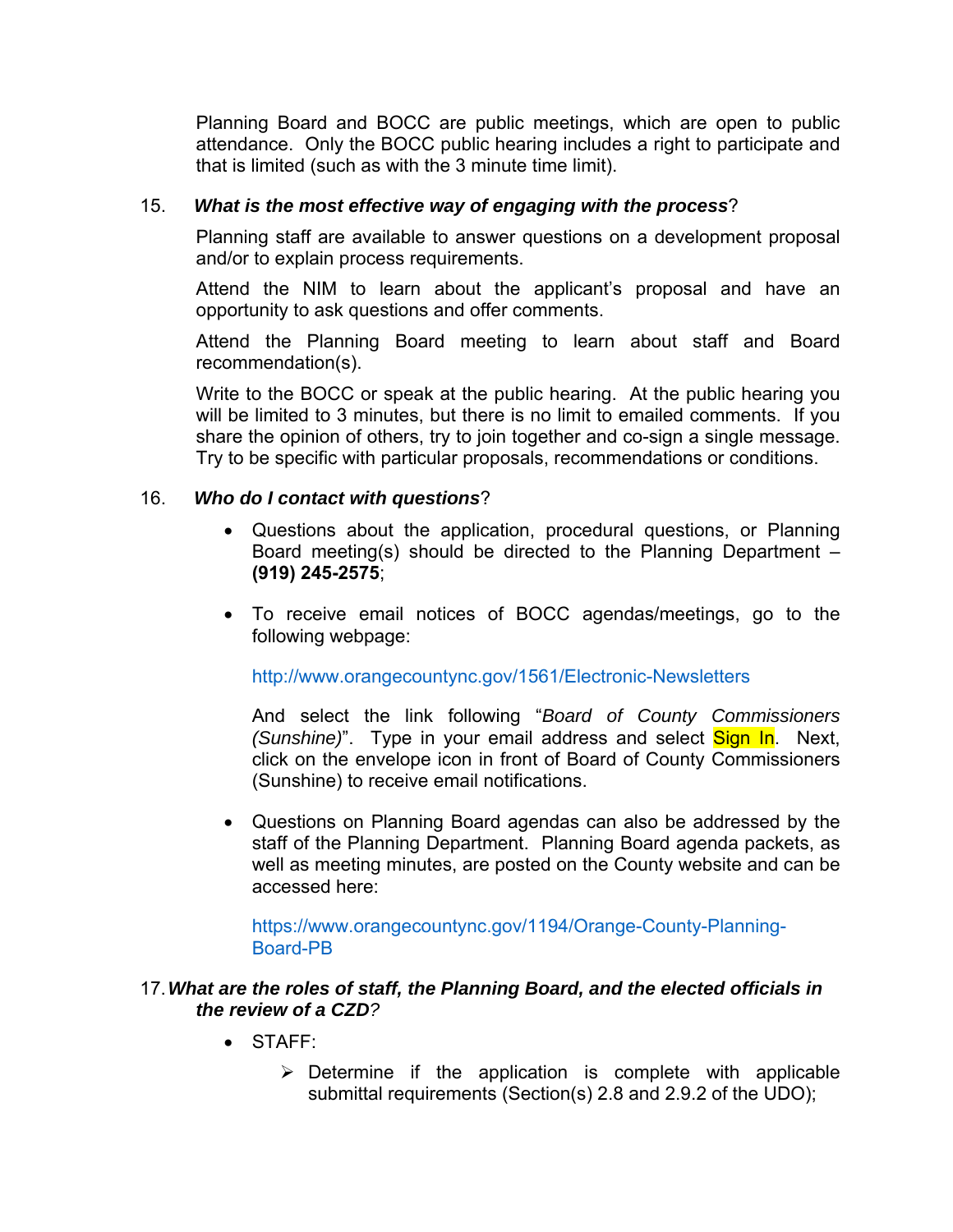- $\triangleright$  Determine consistency with the adopted Comprehensive Plan;
- $\triangleright$  Review and make a determination if the proposal is consistent with applicable development standards **or** if proposed 'design alternatives' are consistent with the spirit/intent of the UDO;
- $\triangleright$  Recommend imposition of conditions to address potential impacts;
- $\triangleright$  Recommend approval/denial of the project based on the provisions of the UDO and the project's compliance with the Comprehensive Plan.
- PLANNING BOARD:
	- $\triangleright$  Review the development proposal and ask questions of the applicant and staff;
	- $\triangleright$  Review/discuss staff's analysis;
	- $\triangleright$  Although not required, the PB often will Receive public comment on the proposal;
	- $\triangleright$  Make a recommendation on the approval or denial of the request to the BOCC.
- BOCC:
	- $\triangleright$  Schedule and hold a public hearing to receive the application;
	- $\triangleright$  Hear from the applicant and staff;
	- $\triangleright$  Receive public comment on the proposal;
	- Review/discuss the staff and Planning Board's analysis and recommendation(s);
	- $\triangleright$  Discuss imposition of conditions;
	- $\triangleright$  Approve or deny the request.

## 18. *How are decisions to approve or deny a CZD made?*

The BOCC approves or denies a CZD request based on:

- a. The proposals consistency with the adopted Comprehensive Plan;
- b. Consistency/compliance with other applicable plans (i.e. small areas plans, water/sewer infrastructure plans, transportation improvement plans, etc.);
- c. Suitability of proposed development with surrounding properties as well as the recognized/anticipated development patterns in the area where the project is located;
- d. Compliance with applicable development standards as embodied within the UDO **and/or** the appropriateness of proposed 'design alternatives';
- e. Public comments; and